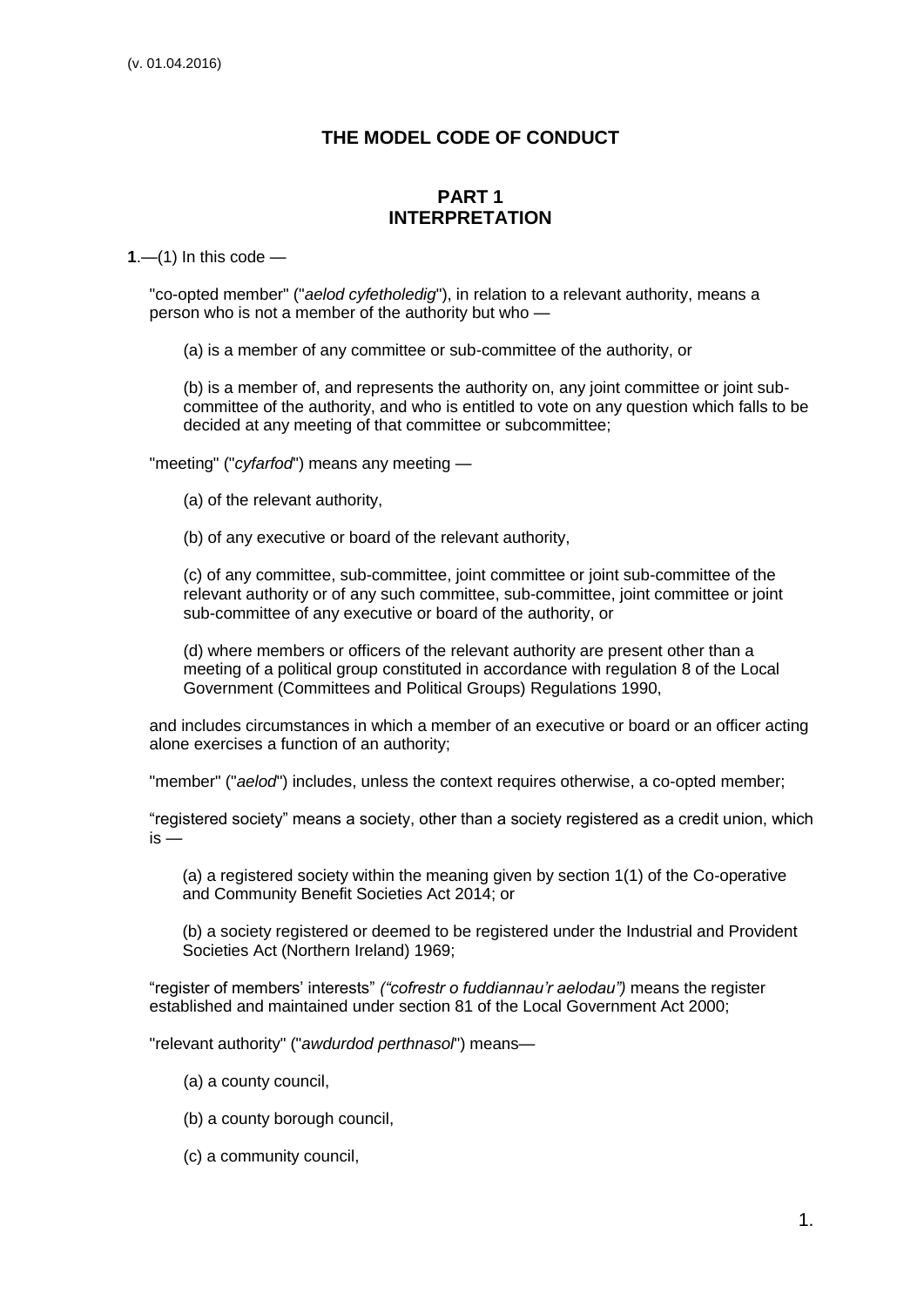(d) a fire and rescue authority constituted by a scheme under section 2 of the Fire and Rescue Services Act 2004 or a scheme to which section 4 of that Act applies,

(e) a National Park authority established under section 63 of the Environment Act 1995;

"you" ("*chi*") means you as a member or co-opted member of a relevant authority; and

"your authority" ("*eich awdurdod*") means the relevant authority of which you are a member or co-opted member.

(2) In relation to a community council—

(a) "proper officer" ("*swyddog priodol"*) means an officer of that council within the meaning of section 270(3) of the Local Government Act 1972; and

(b) "standards committee" ("pwyllgor safonau"*)* means the standards committee of the county or county borough council which has functions in relation to the community council for which it is responsible under section 56(1) and (2) of the Local Government Act 2000.

## **PART 2 GENERAL PROVISIONS**

**2**.—(1) Save where paragraph 3(a) applies, you must observe this code of conduct —

(a) whenever you conduct the business, or are present at a meeting, of your authority;

(b) whenever you act, claim to act or give the impression you are acting in the role of member to which you were elected or appointed;

(c) whenever you act, claim to act or give the impression you are acting as a representative of your authority; or

(d) at all times and in any capacity, in respect of conduct identified in paragraphs 6(1)(a) and 7.

(2) You should read this code together with the general principles prescribed under section 49(2) of the Local Government Act 2000 in relation to Wales.

**3**. Where you are elected, appointed or nominated by your authority to serve —

(a) on another relevant authority, or any other body, which includes a Local Health Board you must, when acting for that other authority or body, comply with the code of conduct of that other authority or body; or

(b) on any other body which does not have a code relating to the conduct of its members, you must, when acting for that other body, comply with this code of conduct, except and insofar as it conflicts with any other lawful obligations to which that other body may be subject.

**4**. You must —

(a) carry out your duties and responsibilities with due regard to the principle that there should be equality of opportunity for all people, regardless of their gender, race, disability, sexual orientation, age or religion;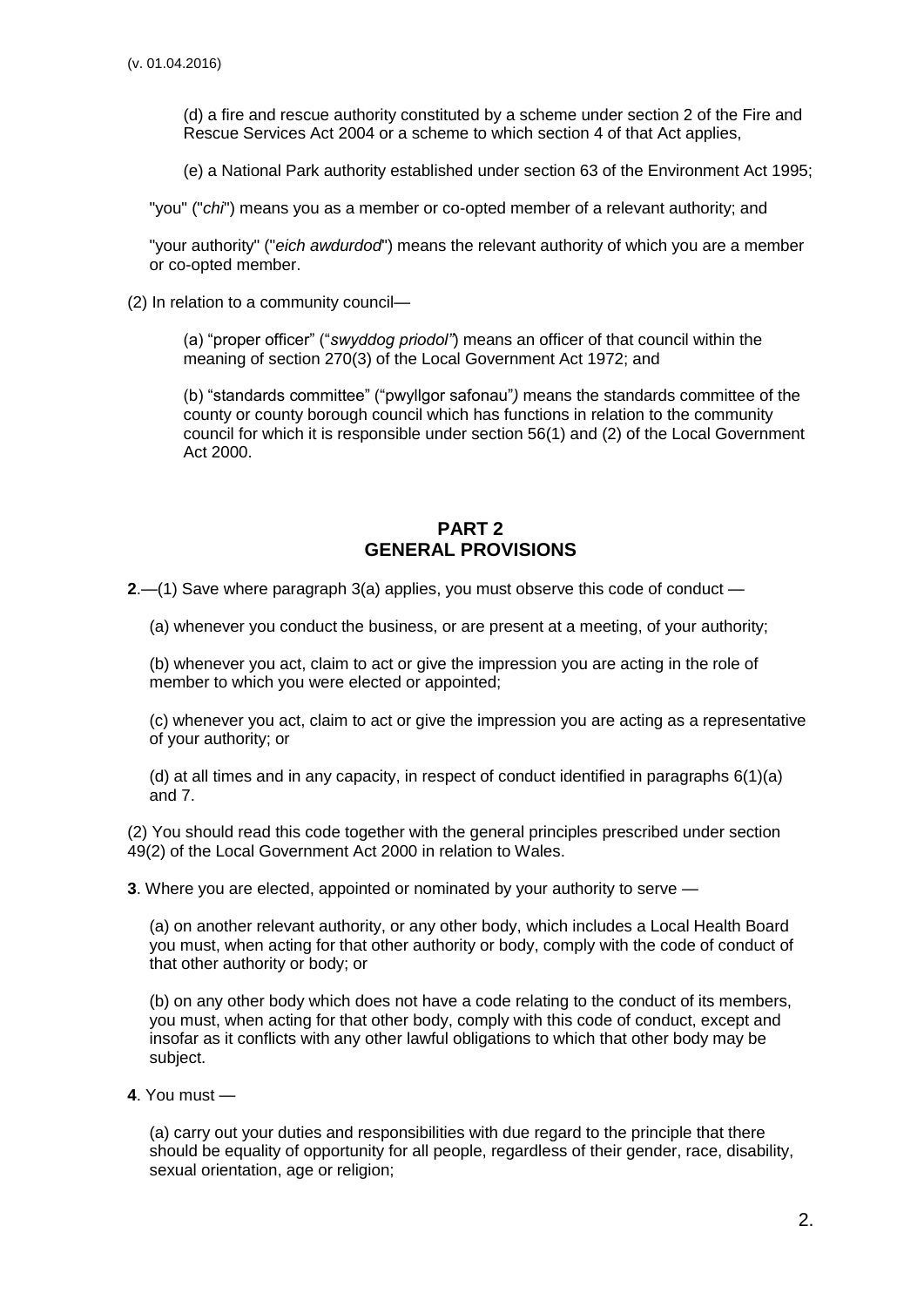- (b) show respect and consideration for others;
- (c) not use bullying behaviour or harass any person; and

(d) not do anything which compromises, or which is likely to compromise, the impartiality of those who work for, or on behalf of, your authority.

**5**. You must not —

(a) disclose confidential information or information which should reasonably be regarded as being of a confidential nature, without the express consent of a person authorised to give such consent, or unless required by law to do so;

(b) prevent any person from gaining access to information to which that person is entitled by law.

**6**.—(1) You must —

(a) not conduct yourself in a manner which could reasonably be regarded as bringing your office or authority into disrepute;

(b) report, whether through your authority's confidential reporting procedure or direct to the proper authority, any conduct by another member or anyone who works for, or on behalf of, your authority which you reasonably believe involves or is likely to involve criminal behaviour (which for the purposes of this paragraph does not include offences or behaviour capable of punishment by way of a fixed penalty);

(c) report to your authority's monitoring officer any conduct by another member which you reasonably believe breaches this code of conduct;

(d) not make vexatious, malicious or frivolous complaints against other members or anyone who works for, or on behalf of, your authority.

(2) You must comply with any request of your authority's monitoring officer, or the Public Services Ombudsman for Wales, in connection with an investigation conducted in accordance with their respective statutory powers.

**7**. You must not —

(a) in your official capacity or otherwise, use or attempt to use your position improperly to confer on or secure for yourself, or any other person, an advantage or create or avoid for yourself, or any other person, a disadvantage;

(b) use, or authorise others to use, the resources of your authority —

- (i) imprudently;
- (ii) in breach of your authority's requirements;
- (iii) unlawfully;

(iv) other than in a manner which is calculated to facilitate, or to be conducive to, the discharge of the functions of the authority or of the office to which you have been elected or appointed;

- (v) improperly for political purposes; or
- (vi) improperly for private purposes.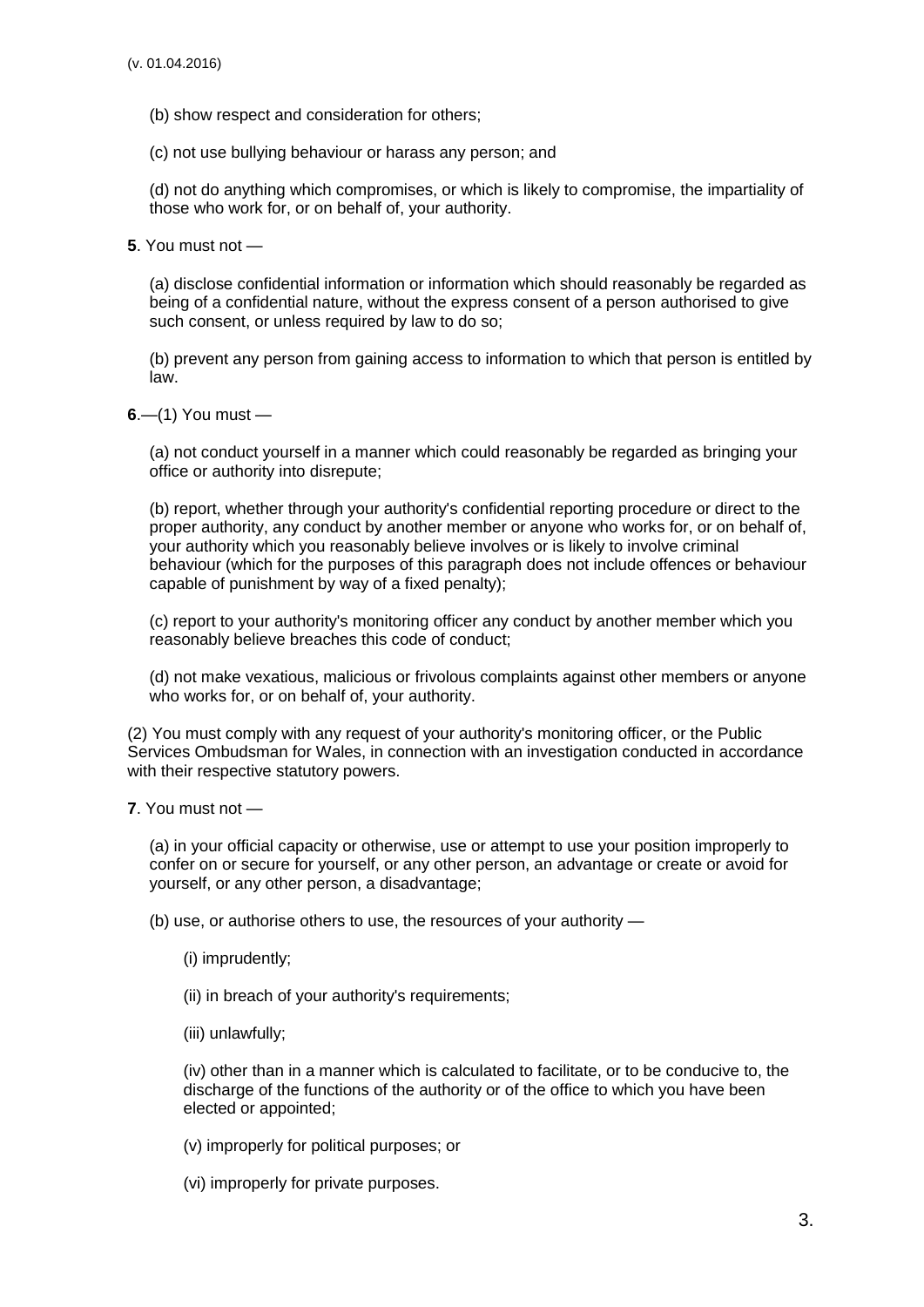**8**. You must —

(a) when participating in meetings or reaching decisions regarding the business of your authority, do so on the basis of the merits of the circumstances involved and in the public interest having regard to any relevant advice provided by your authority's officers, in particular by —

- (i) the authority's head of paid service;
- (ii) the authority's chief finance officer;
- (iii) the authority's monitoring officer;

(iv) the authority's chief legal officer (who should be consulted when there is any doubt as to the authority's power to act, as to whether the action proposed lies within the policy framework agreed by the authority or where the legal consequences of action or failure to act by the authority might have important repercussions);

(b) give reasons for all decisions in accordance with any statutory requirements and any reasonable additional requirements imposed by your authority.

**9**. You must —

—

(a) observe the law and your authority's rules governing the claiming of expenses and allowances in connection with your duties as a member;

(b) avoid accepting from anyone gifts, hospitality (other than official hospitality, such as a civic reception or a working lunch duly authorised by your authority), material benefits or services for yourself or any person which might place you, or reasonably appear to place you, under an improper obligation.

## **PART 3 INTERESTS**

#### **Personal Interests**

**10**.—(1) You must in all matters consider whether you have a personal interest, and whether this code of conduct requires you to disclose that interest.

(2) You must regard yourself as having a personal interest in any business of your authority if

(a) it relates to, or is likely to affect —

(i) any employment or business carried on by you;

(ii) any person who employs or has appointed you, any firm in which you are a partner or any company for which you are a remunerated director;

(iii) any person, other than your authority, who has made a payment to you in respect of your election or any expenses incurred by you in carrying out your duties as a member;

(iv) any corporate body which has a place of business or land in your authority's area, and in which you have a beneficial interest in a class of securities of that body that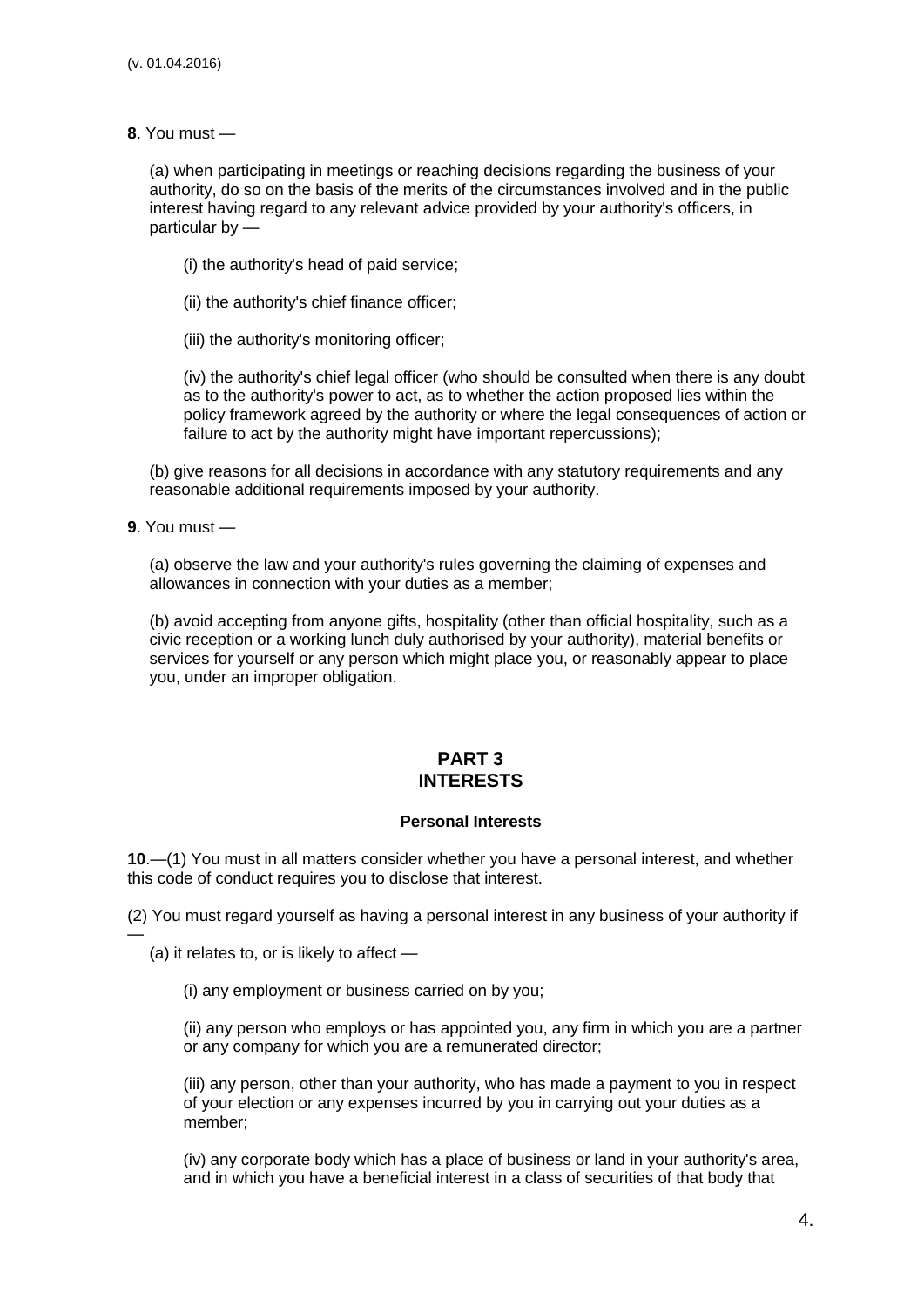exceeds the nominal value of £25,000 or one hundredth of the total issued share capital of that body;

(v) any contract for goods, services or works made between your authority and you or a firm in which you are a partner, a company of which you are a remunerated director, or a body of the description specified in sub-paragraph (iv) above;

(vi) any land in which you have a beneficial interest and which is in the area of your authority;

(vii) any land where the landlord is your authority and the tenant is a firm in which you are a partner, a company of which you are a remunerated director, or a body of the description specified in subparagraph (iv) above;

(viii) any body to which you have been elected, appointed or nominated by your authority;

 $(ix)$  any  $-$ 

(aa) public authority or body exercising functions of a public nature;

(bb company, registered society, charity, or body directed to charitable purposes;

(cc) body whose principal purposes include the influence of public opinion or policy;

(dd) trade union or professional association; or

(ee) private club, society or association operating within your authority's area,

in which you have membership or hold a position of general control or management;

(x) any land in your authority's area in which you have a licence (alone or jointly with others) to occupy for 28 days or longer;

*[Note: subparagraph (b) is omitted.]*

(c) a decision upon it might reasonably be regarded as affecting —

(i) your well-being or financial position, or that of a person with whom you live, or any person with whom you have a close personal association;

(ii) any employment or business carried on by persons as described in  $10(2)(c)(i)$ ;

(iii) any person who employs or has appointed such persons described in  $10(2)(c)(i)$ , any firm in which they are a partner, or any company of which they are directors;

(iv) any corporate body in which persons as described in 10(2)(c)(i) have a beneficial interest in a class of securities exceeding the nominal value of £5,000; or

(v) any body listed in paragraphs  $10(2)(a)(ix)(aa)$  to (ee) in which persons described in 10(2)(c)(i) hold a position of general control or management,

to a greater extent than the majority of—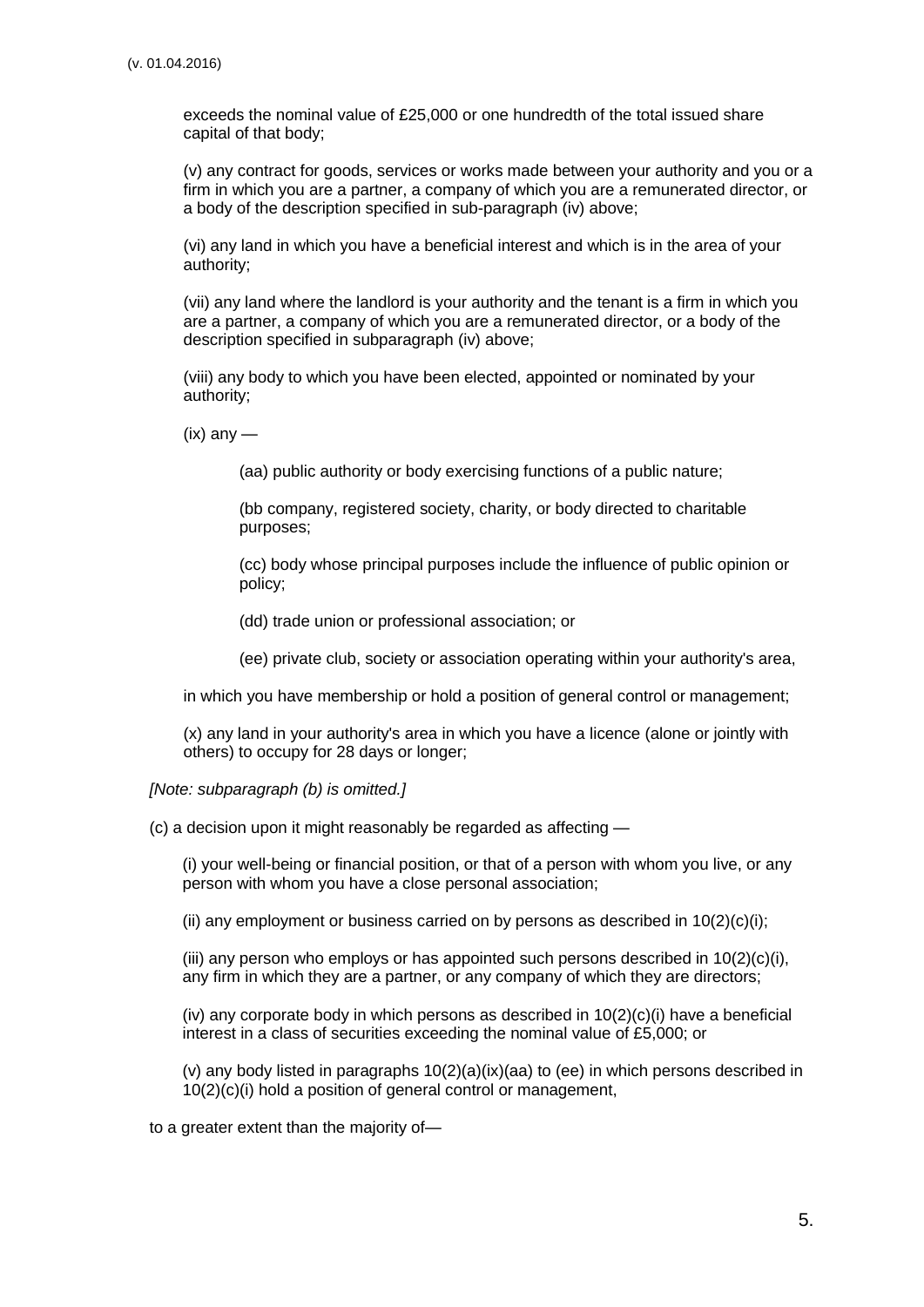(aa) in the case of an authority with electoral divisions or wards, other council tax payers, rate payers or inhabitants of the electoral division or ward, as the case may be, affected by the decision; or

(bb) in all other cases, other council tax payers, ratepayers or inhabitants of the authority's area.

#### **Disclosure of Personal Interests**

**11**.—(1) Where you have a personal interest in any business of your authority and you attend a meeting at which that business is considered, you must disclose orally to that meeting the existence and nature of that interest before or at the commencement of that consideration, or when the interest becomes apparent.

(2) Where you have a personal interest in any business of your authority and you make —

(a) written representations (whether by letter, facsimile or some other form of electronic communication) to a member or officer of your authority regarding that business, you should include details of that interest in the written communication; or

(b) oral representations (whether in person or some form of electronic communication) to a member or officer of your authority you should disclose the interest at the commencement of such representations, or when it becomes apparent to you that you have such an interest, and confirm the representation and interest in writing within 14 days of the representation.

(3) Subject to paragraph 14(1)(b) below, where you have a personal interest in any business of your authority and you have made a decision in exercising a function of an executive or board, you must in relation to that business ensure that any written statement of that decision records the existence and nature of your interest.

(4) You must, in respect of a personal interest not previously disclosed, before or immediately after the close of a meeting where the disclosure is made pursuant to sub-paragraph 11(1), give written notification to your authority in accordance with any requirements identified by your authority's monitoring officer, or in relation to a community council, your authority's proper officer from time to time but, as a minimum containing —

- (a) details of the personal interest;
- (b) details of the business to which the personal interest relates; and
- (c) your signature.

(5) Where you have agreement from your monitoring officer that the information relating to your personal interest is sensitive information, pursuant to paragraph 16(1), your obligations under this paragraph 11 to disclose such information, whether orally or in writing, are to be replaced with an obligation to disclose the existence of a personal interest and to confirm that your monitoring officer has agreed that the nature of such personal interest is sensitive information.

(6) For the purposes of sub-paragraph (4), a personal interest will only be deemed to have been previously disclosed if written notification has been provided in accordance with this code since the last date on which you were elected, appointed or nominated as a member of your authority.

(7) For the purposes of sub-paragraph (3), where no written notice is provided in accordance with that paragraph you will be deemed as not to have declared a personal interest in accordance with this code.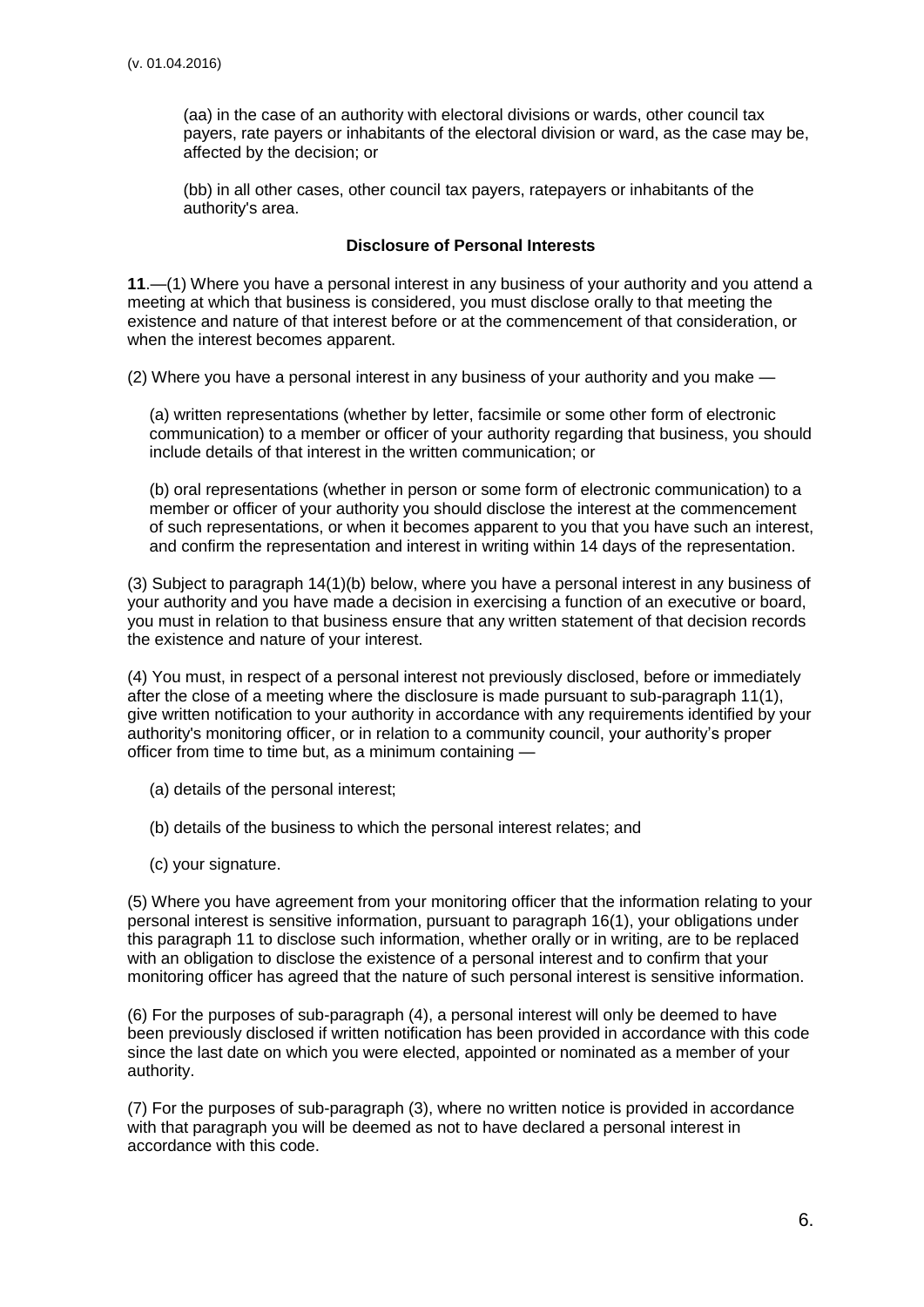### **Prejudicial Interests**

**12**.—(1) Subject to sub-paragraph (2) below, where you have a personal interest in any business of your authority you also have a prejudicial interest in that business if the interest is one which a member of the public with knowledge of the relevant facts would reasonably regard as so significant that it is likely to prejudice your judgement of the public interest.

(2) Subject to sub-paragraph (3), you will not be regarded as having a prejudicial interest in any business where that business—

(a) relates to —

(i) another relevant authority of which you are also a member;

(ii) another public authority or body exercising functions of a public nature in which you hold a position of general control or management;

(iii) a body to which you have been elected, appointed or nominated by your authority;

(iv) your role as a school governor (where not appointed or nominated by your authority) unless it relates particularly to the school of which you are a governor;

(v) your role as a member of a Local Health Board where you have not been appointed or nominated by your authority;

(b) relates to —

(i) the housing functions of your authority where you hold a tenancy or lease with your authority, provided that you do not have arrears of rent with your authority of more than two months, and provided that those functions do not relate particularly to your tenancy or lease;

(ii) the functions of your authority in respect of school meals, transport and travelling expenses, where you are a guardian, parent, grandparent or have parental responsibility (as defined in section 3 of the Children Act 1989) of a child in full time education, unless it relates particularly to the school which that child attends;

(iii) the functions of your authority in respect of statutory sick pay under Part XI of the Social Security Contributions and Benefits Act 1992, where you are in receipt of, or are entitled to the receipt of such pay from your authority;

(iv) the functions of your authority in respect of an allowance or payment made in accordance with the provisions of Part 8 of the Local Government (Wales) Measure 2011, or an allowance or pension provided under section 18 of the Local Government and Housing Act 1989;

(c) your role as a community councillor in relation to a grant, loan or other form of financial assistance made by your community council to community or voluntary organisations up to a maximum of £500.

(3) The exemptions in subparagraph (2)(a) do not apply where the business relates to the determination of any approval, consent, licence, permission or registration.

#### **Overview and Scrutiny Committees**

**13**. You also have a prejudicial interest in any business before an overview and scrutiny committee of your authority (or of a sub-committee of such a committee) where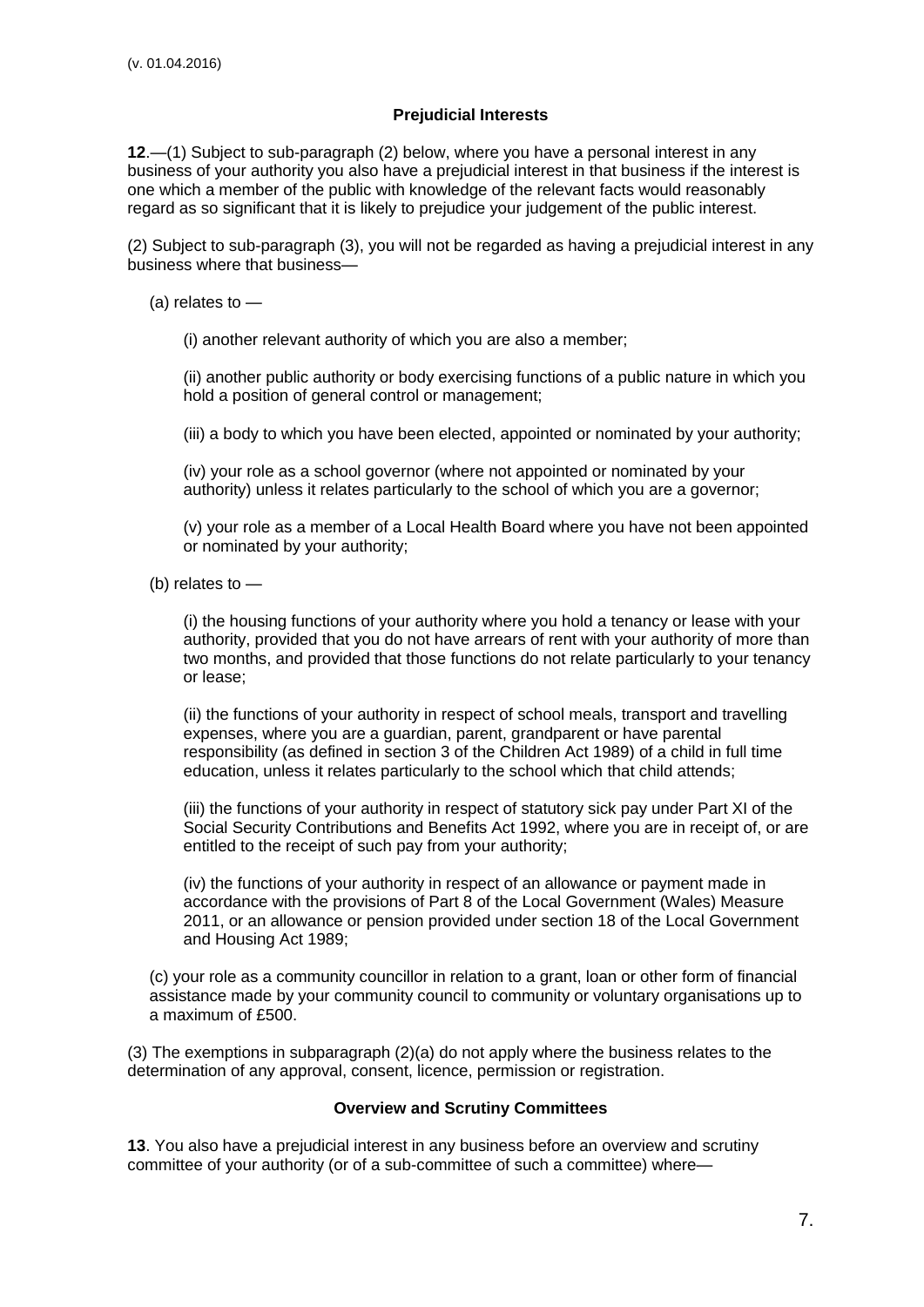(a) that business relates to a decision made (whether implemented or not) or action taken by your authority's executive, board or another of your authority's committees, subcommittees, joint committees or joint subcommittees; and

(b) at the time the decision was made or action was taken, you were a member of the executive, board, committee, sub-committee, joint-committee or joint sub-committee mentioned in sub-paragraph (a) and you were present when that decision was made or action was taken.

#### **Participation in Relation to Disclosed Interests**

**14**.—(1) Subject to sub-paragraphs (2), (2A), (3) and (4), where you have a prejudicial interest in any business of your authority you must, unless you have obtained a dispensation from your authority's standards committee —

(a) withdraw from the room, chamber or place where a meeting considering the business is being held—

(i) where sub-paragraph (2) applies, immediately after the period for making representations, answering questions or giving evidence relating to the business has ended and in any event before further consideration of the business begins, whether or not the public are allowed to remain in attendance for such consideration; or

(ii) in any other case, whenever it becomes apparent that that business is being considered at that meeting;

(b) not exercise executive or board functions in relation to that business;

(c) not seek to influence a decision about that business;

(d) not make any written representations (whether by letter, facsimile or some other form of electronic communication) in relation to that business; and

(e) not make any oral representations (whether in person or some form of electronic communication) in respect of that business or immediately cease to make such oral representations when the prejudicial interest becomes apparent.

(2) Where you have a prejudicial interest in any business of your authority you may attend a meeting but only for the purpose of making representations, answering questions or giving evidence relating to the business, provided that the public are also allowed to attend the meeting for the same purpose, whether under a statutory right or otherwise.

(2A) Where you have a prejudicial interest in any business of your authority you may submit written representations to a meeting relating to that business, provided that the public are allowed to attend the meeting for the purpose of making representations, answering questions or giving evidence relating to the business, whether under statutory right or otherwise.

(2B) When submitting written representations under sub-paragraph (2A) you must comply with any procedure that your authority may adopt for the submission of such representations.

(3) Sub-paragraph (1) does not prevent you attending and participating in a meeting if —

(a) you are required to attend a meeting of an overview or scrutiny committee, by such committee exercising its statutory powers; or

(b) you have the benefit of a dispensation provided that you —

(i) state at the meeting that you are relying on the dispensation; and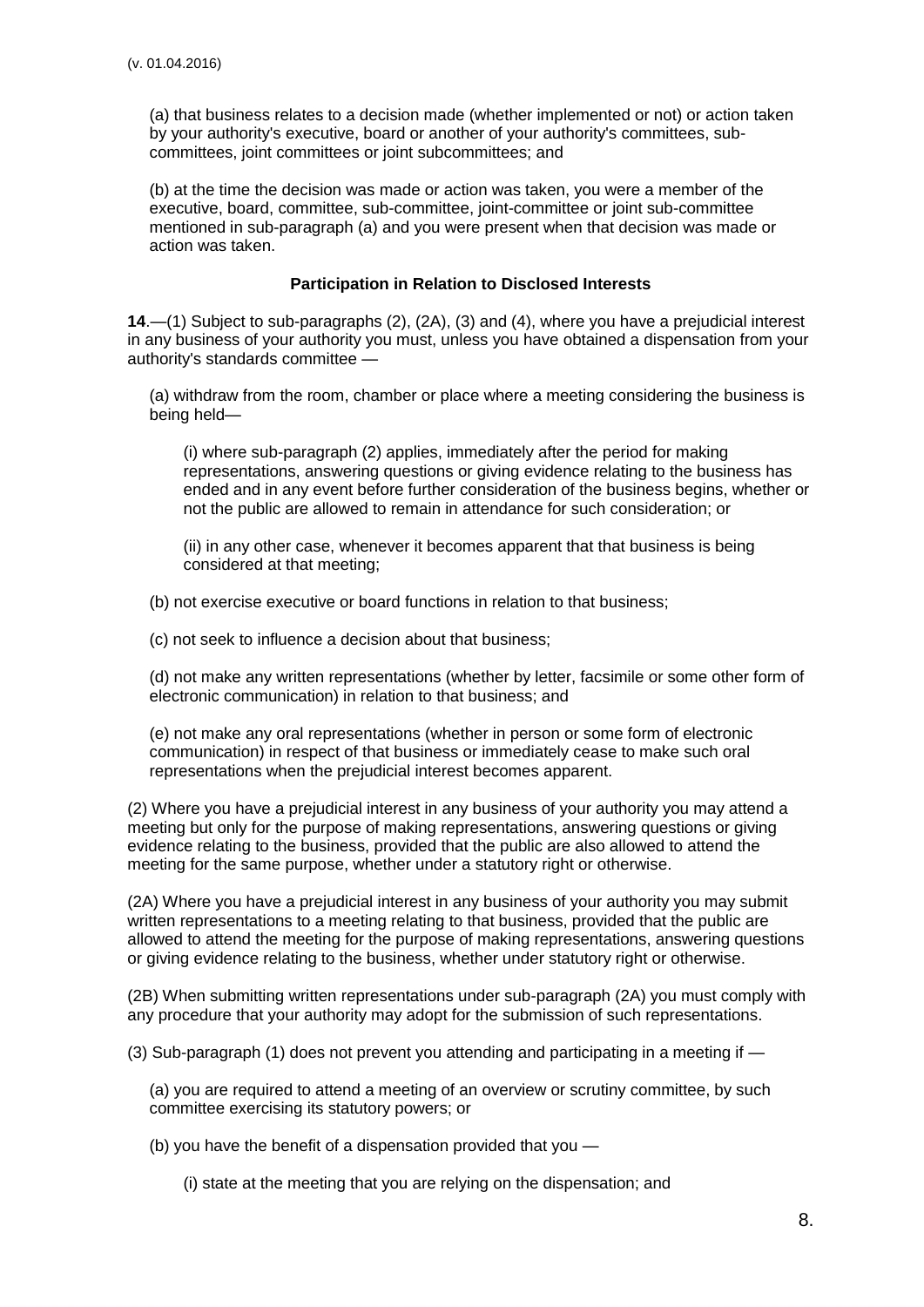(ii) before or immediately after the close of the meeting give written notification to your authority containing —

- (aa) details of the prejudicial interest;
- (bb) details of the business to which the prejudicial interest relates;
- (cc)details of, and the date on which, the dispensation was granted; and
- (dd) your signature.

(4) Where you have a prejudicial interest and are making written or oral representations to your authority in reliance upon a dispensation, you must provide details of the dispensation within any such written or oral representation and, in the latter case, provide written notification to your authority within 14 days of making the representation.

## **PART 4 THE REGISTER OF MEMBERS' INTERESTS**

#### **Registration of Personal Interests**

**15**.—(1) Subject to sub-paragraph (4), you must, within 28 days of—

(a) your authority's code of conduct being adopted or the mandatory provisions of this model code being applied to your authority; or

(b) your election or appointment to office (if that is later),

register your personal interests, where they fall within a category mentioned in paragraph 10(2)(a), in your authority's register of members' interests by providing written notification to your authority's monitoring officer.

(2) Subject to sub-paragraph (4), you must, within 28 days of becoming aware of any new personal interest falling within a category mentioned in paragraph 10(2)(a), register that new personal interest in your authority's register of members' interests by providing written notification to your authority's monitoring officer.

(3) Subject to sub-paragraph (4), you must, within 28 days of becoming aware of any change to a registered personal interest falling within a category mentioned in paragraph 10(2)(a), register that change in your authority's register of members' interests by providing written notification to your authority's monitoring officer, or in the case of a community council to your authority's proper officer.

(4) Sub-paragraphs (1), (2) and (3) do not apply to sensitive information determined in accordance with paragraph 16(1).

(5) Sub-paragraphs (1) and (2) do not apply if you are a member of a relevant authority which is a community council when you act in your capacity as a member of such an authority.

(6) You must, when disclosing a personal interest in accordance with paragraph 11 for the first time, register that personal interest in your authority's register of members' interests by providing written notification to your authority's monitoring officer, or in the case of a community council to your authority's proper officer.